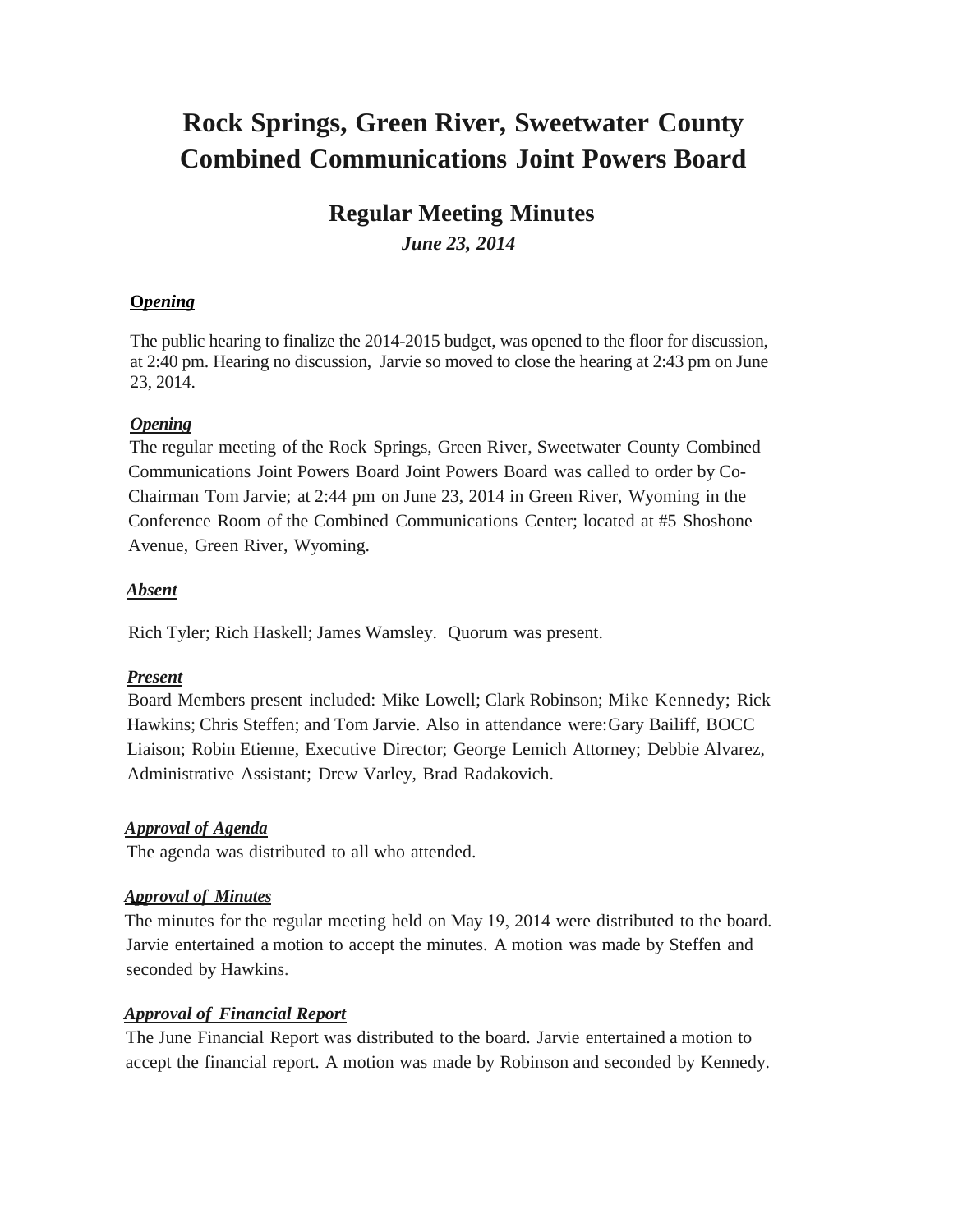## *CommitteeReport*

### *Executive Director*

Etienne delivered the May 2014 statistics to the board. There was 11,488 calls, of those calls 1455 were 911 calls and of those calls 79.6 were wireless. 98% of the calls were answered within 8%, admin calls also averaged 8% pick-up time. Jarvie requestedEtienne to provide statistics that reflect amount of time after the call is picked up; until the call is transferred to the dispatcher. He would like these statistics to be separated by agency. WAC updated the consoles and changed out some problem equipment with new updated equipment.

## *Bills and Claims*

The July bills were distributed to the board. Radakovich reported that there was a large payment to Motorola for an estimated amount of \$59,000.00. Jarvie entertained a motion to approve the Bills and Claims. A motion was made by Hawkins and seconded by Steffen.

## *New Business*

Etienne reported that a Walsh had submitted the RFP proposal and would email the proposal to anyone who would like to receive it. Lemich had the RFP proposal in hand for anyone who wished to view it at this time. There was an open discussion concerning the FCC licensing. Lemich provided an explanation of the expectations and requirements of licensing and installation processes. Jarvie entertained a motion to accept the RFP with the additions that had been discussed. A motion was made by Hawkins and seconded by Robinson. Etienne requested from the Board, a direction of how to proceed with the replacement of a new 911 system. Etienne recommended that Walsh could step in with his current knowledge of our existing 911 system. Jarvie requested Etienne to explain Next Gen 911 in connection with a new 911 system. Jarvie suggested that we seek others who have more knowledge of the current 911 systems. Lemich suggested that the board hire Walsh to manage the proposal and work with the chosen 911 expert in consideration of the time and money that has been invested in Welsh on our current systems. Jarvie requested Etienne to provide some proposals and references for the July meeting.

Jarvie brought up the topic of Board Elections. It was agreed that there would be a Board Election for the July meeting.

Jarvie requested that the board look at adjusting the percent load of funding per agency. Lowell advised that the board has the power to make an adjustment and with the sufficient data for them past fiscal years, there should be enough to make an accurate adjustment. Lowell requested Etienne to call a group together, assign a decision maker and analyze the data to propose an adjustment to the Board.

## *Old Business*